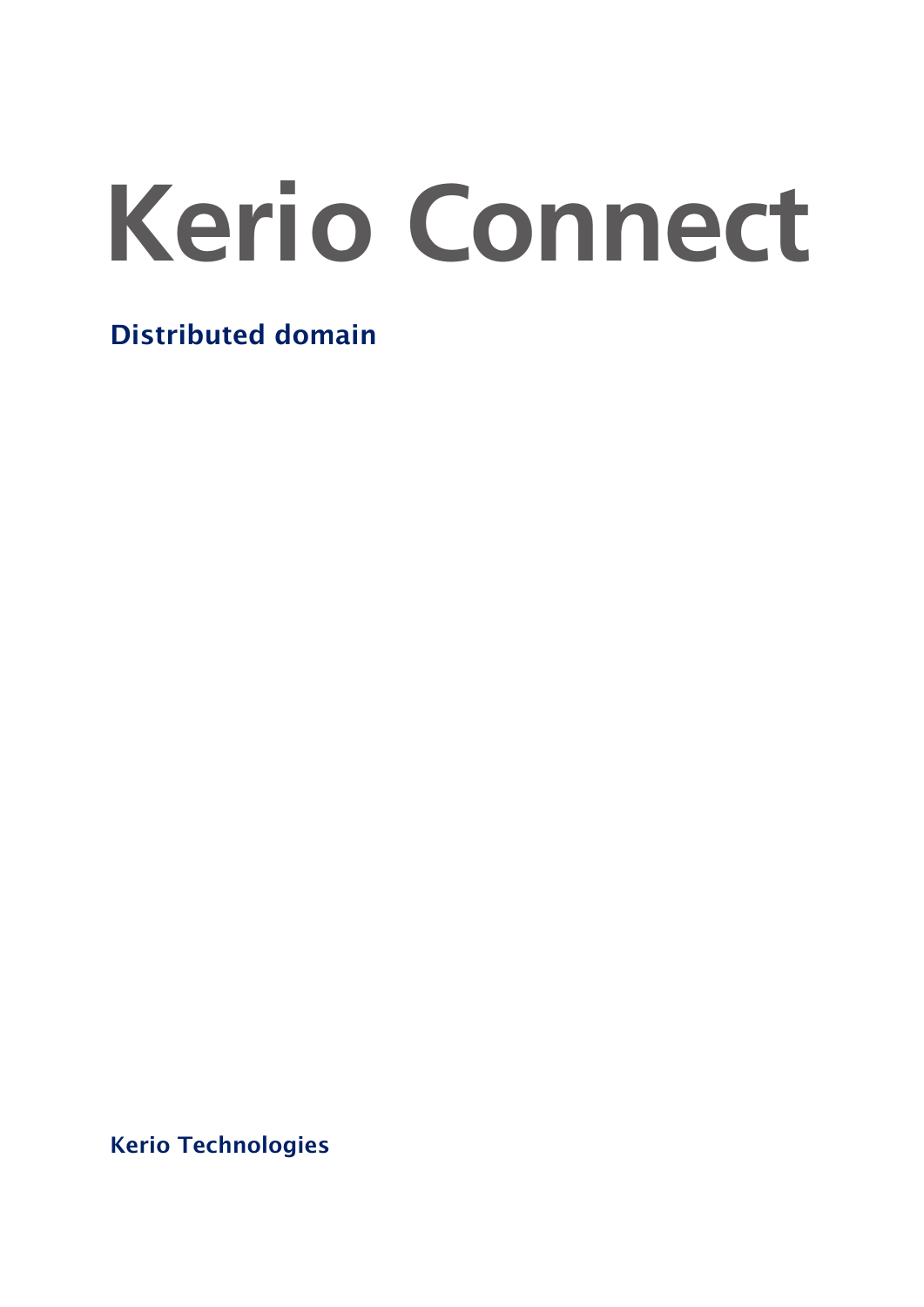2015 Kerio Technologies s.r.o. All rights reserved.

This manual provides description on the distributed domain in Kerio Connect version *8.4*. All additional modifications and updates reserved.

For current versions of the product and related manuals, check [http://www.kerio.com/support/kerio-connect.](http://www.kerio.com/support/kerio-connect)

Microsoft®, Windows®, Windows NT®, Internet Explorer®, Active Directory®, Outlook®, ActiveSync<sup>®</sup> and Windows Mobile<sup>®</sup> are registered trademarks of Microsoft Corporation.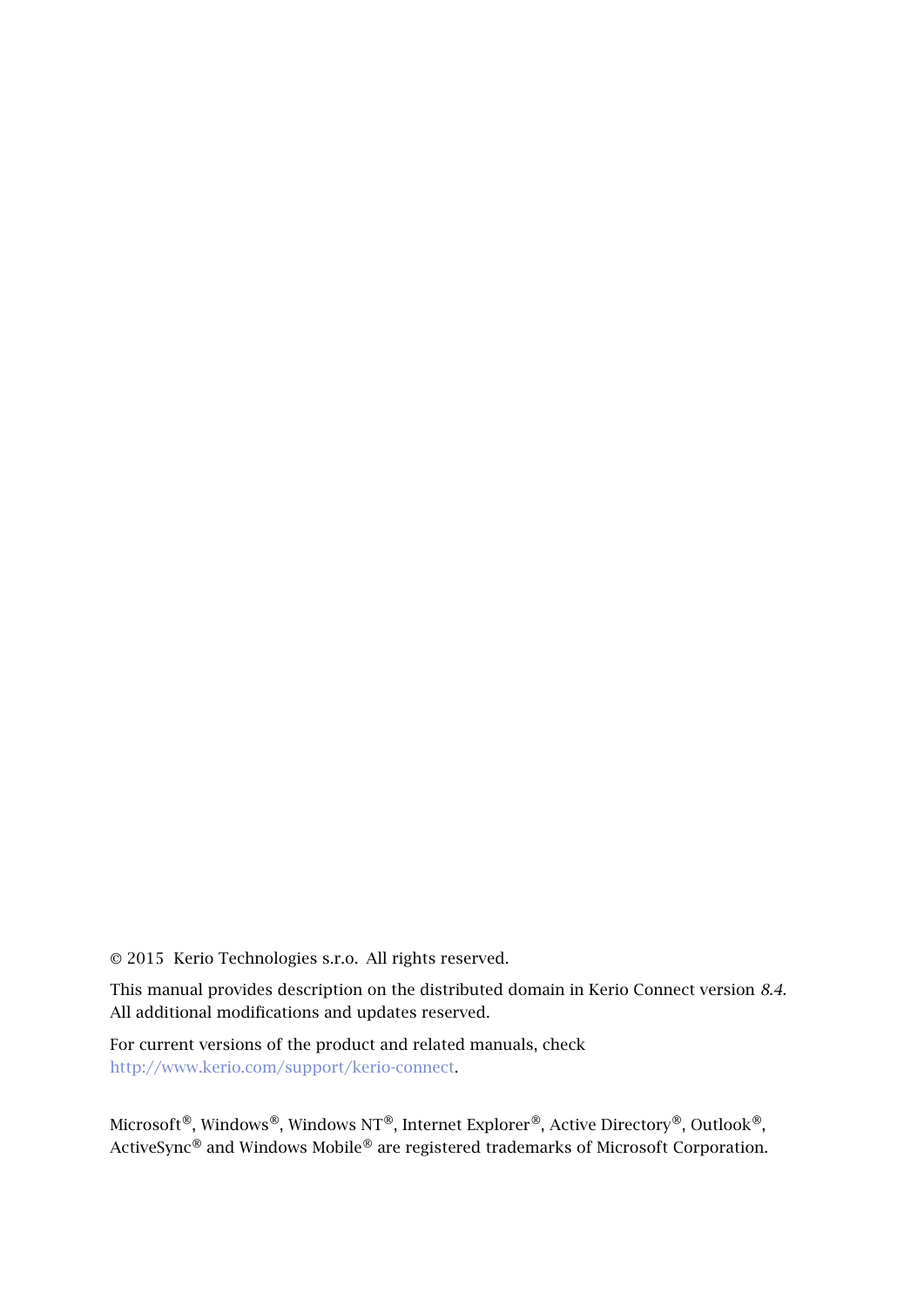# **Contents**

| $\mathbf{1}$   | Distributed domain material contact and the set of the set of the set of the set of the set of the set of the s |  |  |  |  |
|----------------|-----------------------------------------------------------------------------------------------------------------|--|--|--|--|
| $\overline{2}$ | System requirements <i>manufactured contained and manufactured</i> manufactured and 5                           |  |  |  |  |
| 3              |                                                                                                                 |  |  |  |  |
| 4              | 4.1                                                                                                             |  |  |  |  |
|                | 4.2<br>4.3                                                                                                      |  |  |  |  |
| 5              | Clean installation of the servers and their interconnection via the<br>5.1                                      |  |  |  |  |
|                | 5.2                                                                                                             |  |  |  |  |
| 6              |                                                                                                                 |  |  |  |  |
| $\overline{7}$ | Disconnecting server from distributed domain [16] Disconnecting server from distributed domain [16]             |  |  |  |  |
| 8              |                                                                                                                 |  |  |  |  |
| 9              |                                                                                                                 |  |  |  |  |
| 10             | 10.1<br>10.2                                                                                                    |  |  |  |  |
| 11             |                                                                                                                 |  |  |  |  |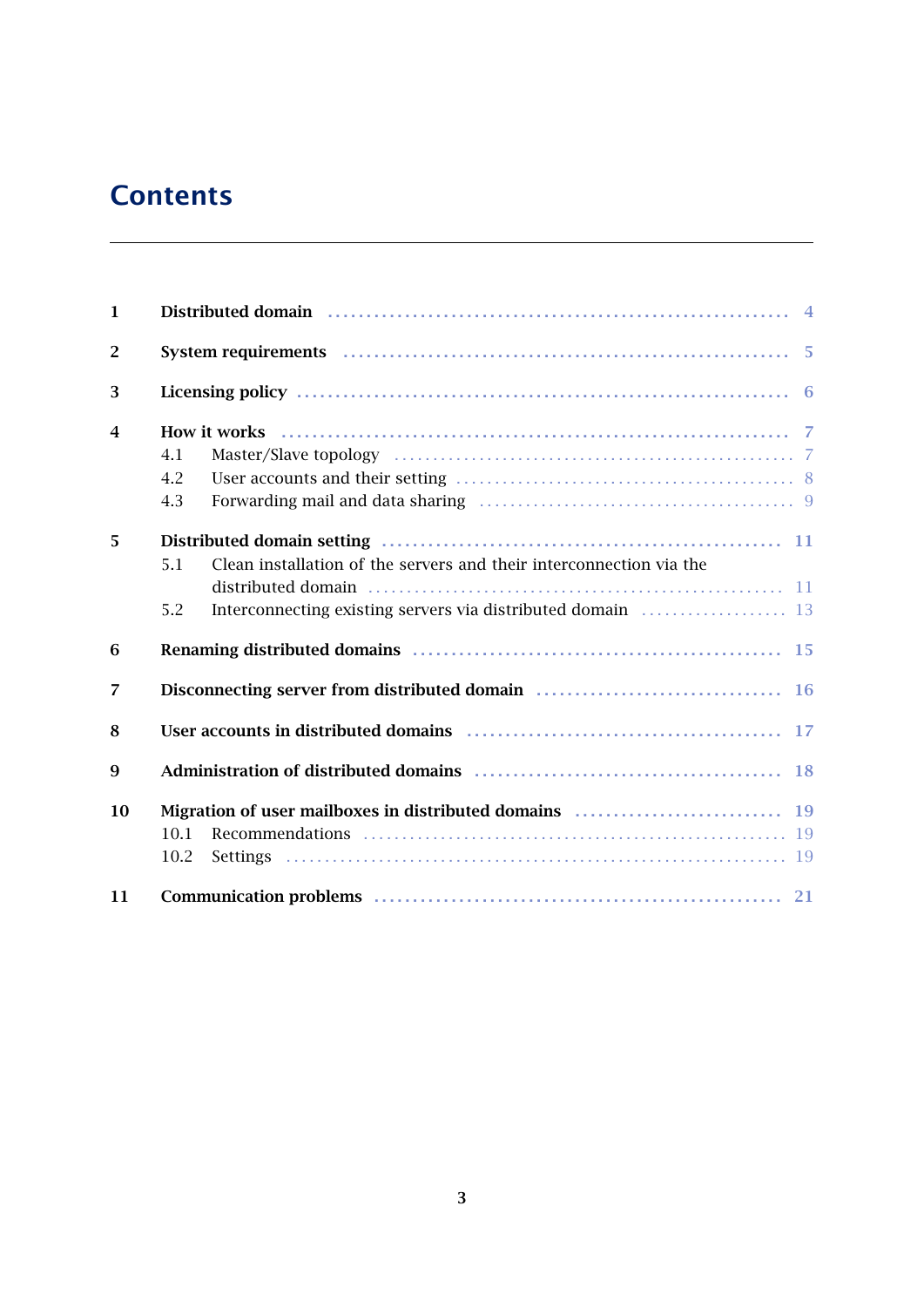# <span id="page-3-0"></span>Chapter 1 Distributed domain

If your company uses more Kerio Connect servers physically scattered (located in different cities, countries, continents), you can now connect them together and move all users across all servers involved into a single email domain (distributed domain).

For proper functionality of the distributed domain, it is necessary that users are mapped from a directory service.

After the distributed domain is configured, the users will be able:

- to be members of common user groups,
- to access shared contacts (Global Address List),
- to reserve common resources,
- to plan meetings for all users in the distributed domain.

Distributed domain does not support:

- load balancing,
- folder sharing (including public folders),
- sharing of local users and user groups (users and groups that are not mapped from the directory service).

The setting and administration of distributed domains is only possible through Kerio Connect Administration.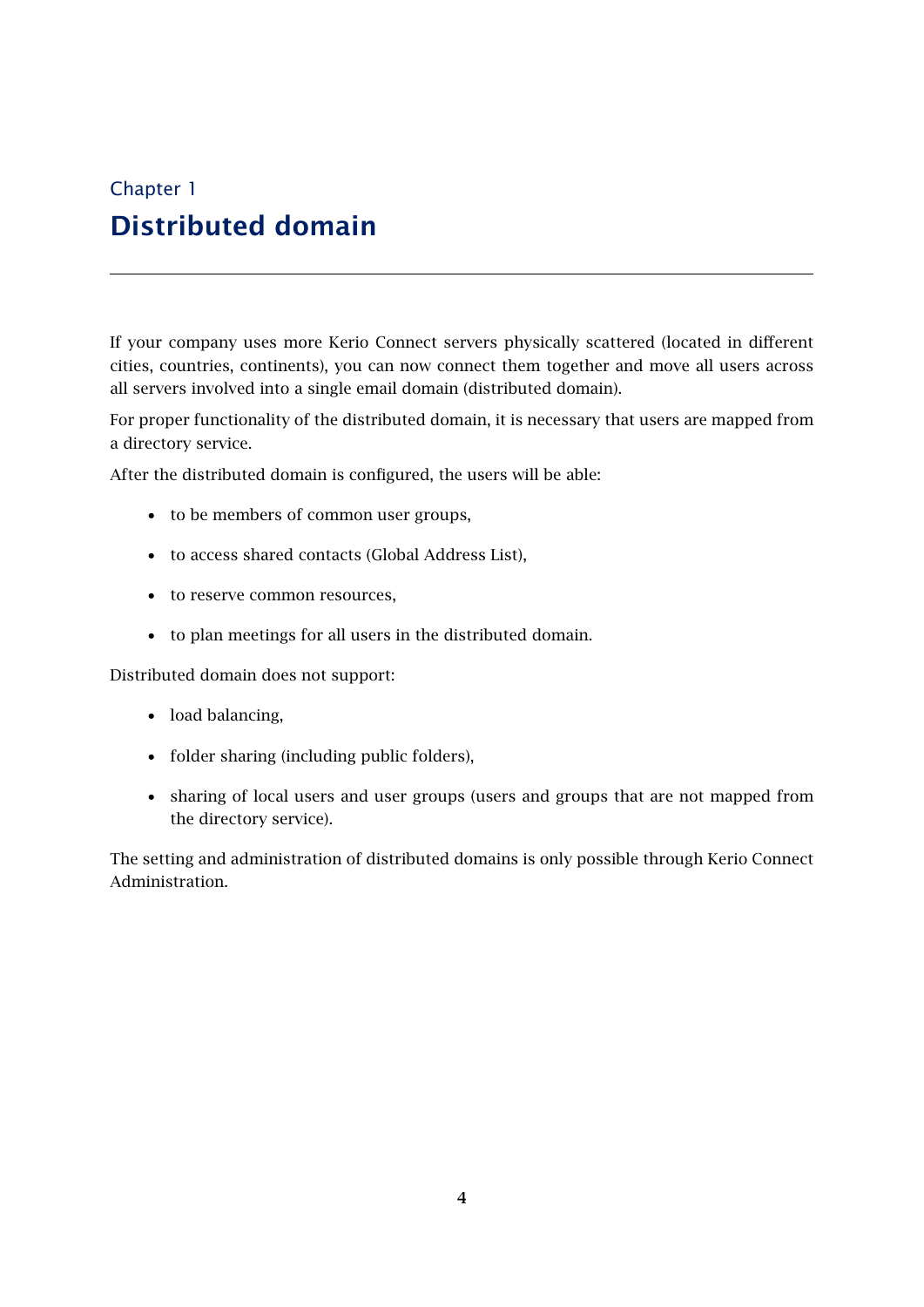# <span id="page-4-0"></span>Chapter 2 System requirements

Hardware configuration of computers on which servers involved in the distributed domain are installed is identical with the configuration used for any Kerio Connect installation.

It is only necessary to keep in mind that (both incoming and outgoing) traffic is processed through the master server and adapt the master server system requirements to the total number of users in the entire distributed domain.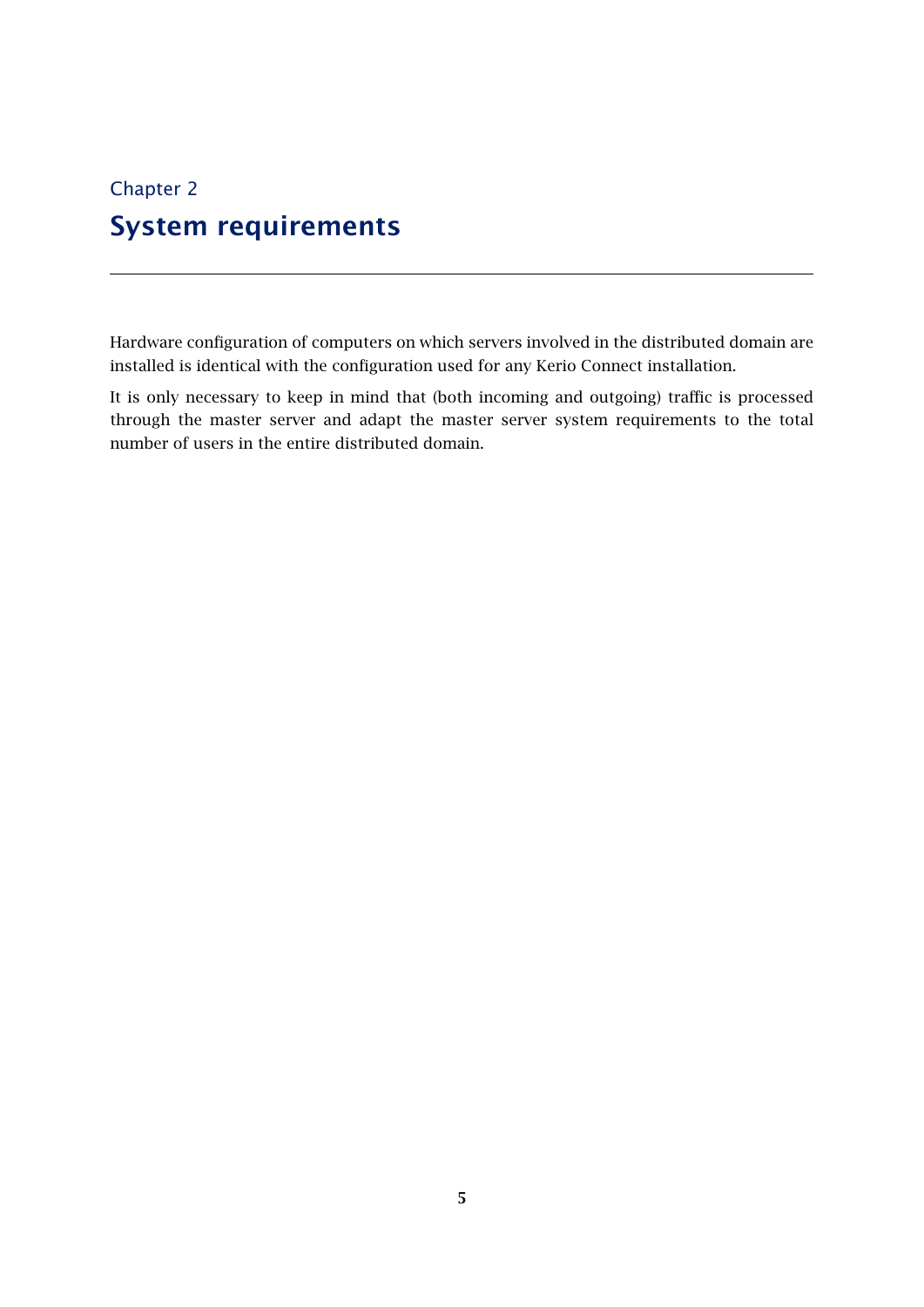# <span id="page-5-0"></span>Chapter 3 Licensing policy

To add servers to the distributed domain, you will need a separate license for the corresponding number of users installed on each server.

Number of users is counted by email mailboxes/accounts created in the Kerio Connect or imported from the domain. Number of mailing lists, resources, aliases and domains is not limited.

In case of users mapped from the LDAP database of the directory service, all users created in this database are counted as individual licenses (all active users).

Once the number of licensed users is exceeded no other users will be allowed to connect to their accounts.

If you attempt to migrate users to a server where the number of licensed users has already been reached, Kerio Connect will deny the migration.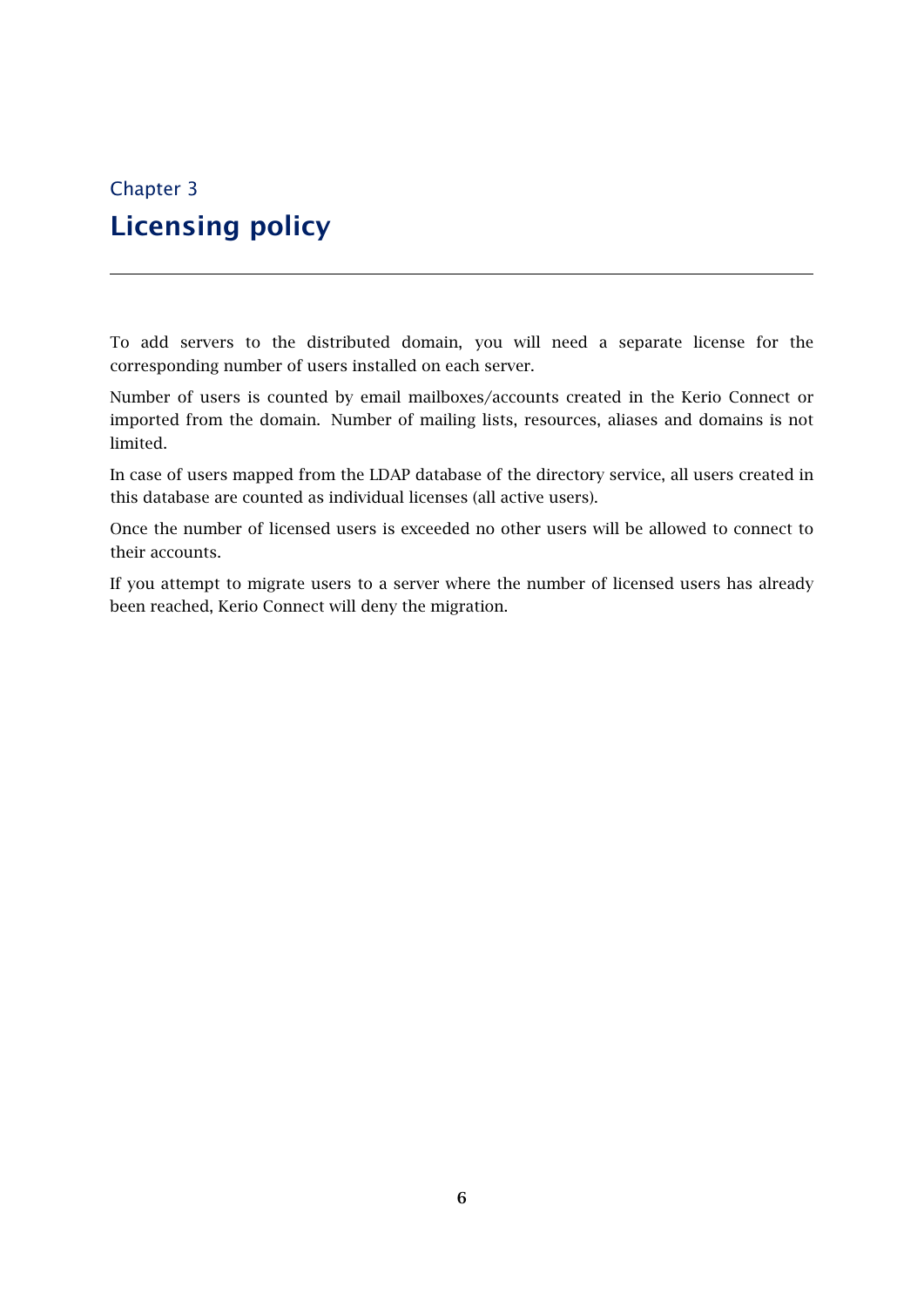## <span id="page-6-0"></span>Chapter 4 How it works

To describe the function of distributed domain, it is necessary to separate the user accounts setting from mail delivery, resource sharing and Free/Busy server.

## 4.1 Master/Slave topology

The *Kerio Connect's* distributed domain works on the master/slave basis.

#### *Master server*

One of the servers (e.g. in the company headquarters) is set as the master server. To be added to the distributed domain, other servers must connect to the master server.

Master server:

- is the central (input and output) point of the distributed domain,
- receives mail and forwards it to the addressee's home server,
- sends mail received from slave servers,
- has an MX record set for the entire domain,
- provides antivirus and antispam check of the delivered mail.

For master server, it is recommended to use Kerio Connect with the integrated Sophos antivirus engine.

For correct communication of the master server with its slave servers, it is necessary to allow bi-directional traffic on the following ports:

• 587, 80, 44337 (TCP and UDP).

#### *Warning:*

To enable periodic archiving of traffic in the distributed domain, the mail must be both sent and received through a single central server (master server).

It is therefore recommended to set the master server as the relay SMTP server for outgoing email on every slave server.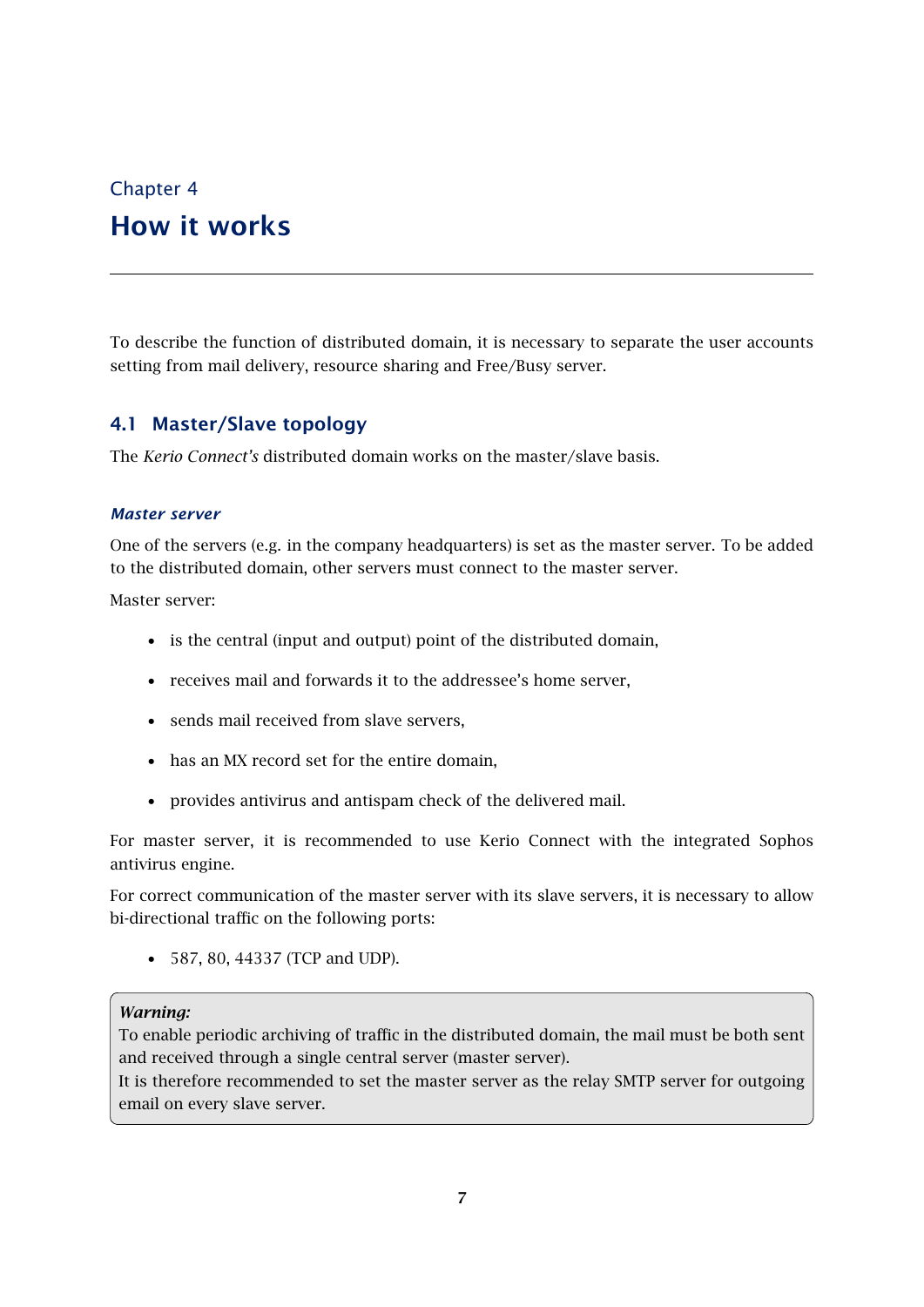#### <span id="page-7-0"></span>*Warning:*

To make the traffic as secure as possible, it is recommended to interconnect all servers in the distributed domain via a VPN (Virtual Private Network).

#### *Slave server*

Any other servers connected to the distributed domain are so called slave servers.

For correct communication between slave servers, it is necessary to allow bi-directional traffic on the following ports:

• 587 and 80.

#### *Warning:*

Upon connection, slave servers inherit all domain settings of the distributed domain (including settings of shared folders) from the master server.

### 4.2 User accounts and their setting

Every server in the distributed domain (either slave or the master) is connected directly to the server with a directory service. Any changes made in the directory service take effect on all the servers in the distributed domain (see figure [4.1](#page-8-0)).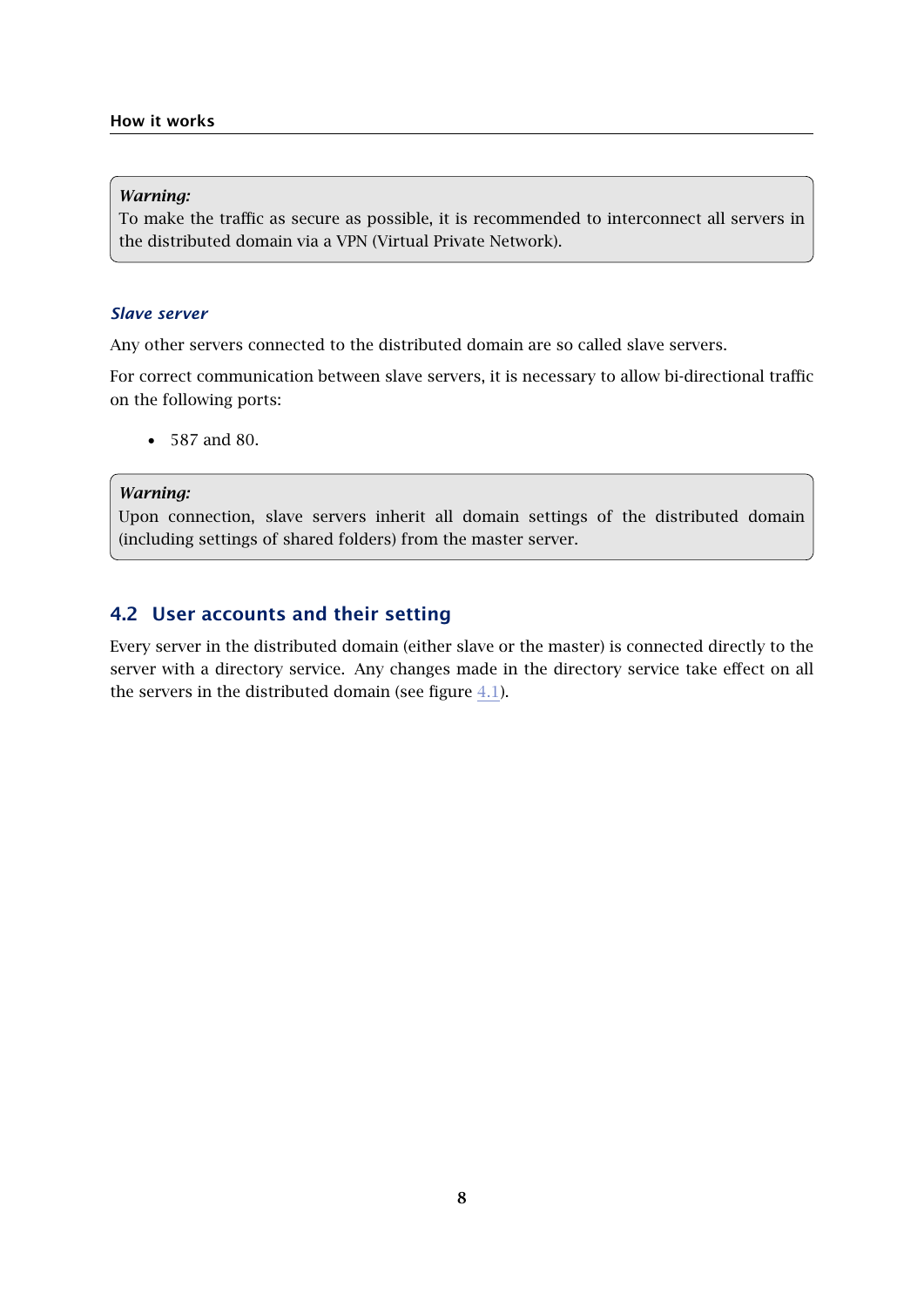<span id="page-8-0"></span>

Figure 4.1 User management scheme

*Note:*

It is recommended to use a separate directory server for each server.

If you use a single directory server for multiple servers in the distributed domain, make sure that the traffic is fast enough between the servers and the directory service.

## 4.3 Forwarding mail and data sharing

Forwarding emails to the server with the users mailbox, requests for the Free/Busy server and resource administration are not managed by any of the servers. Each server sends the update to other servers. The communication is therefore peer-to-peer (see figure  $4.2$ ).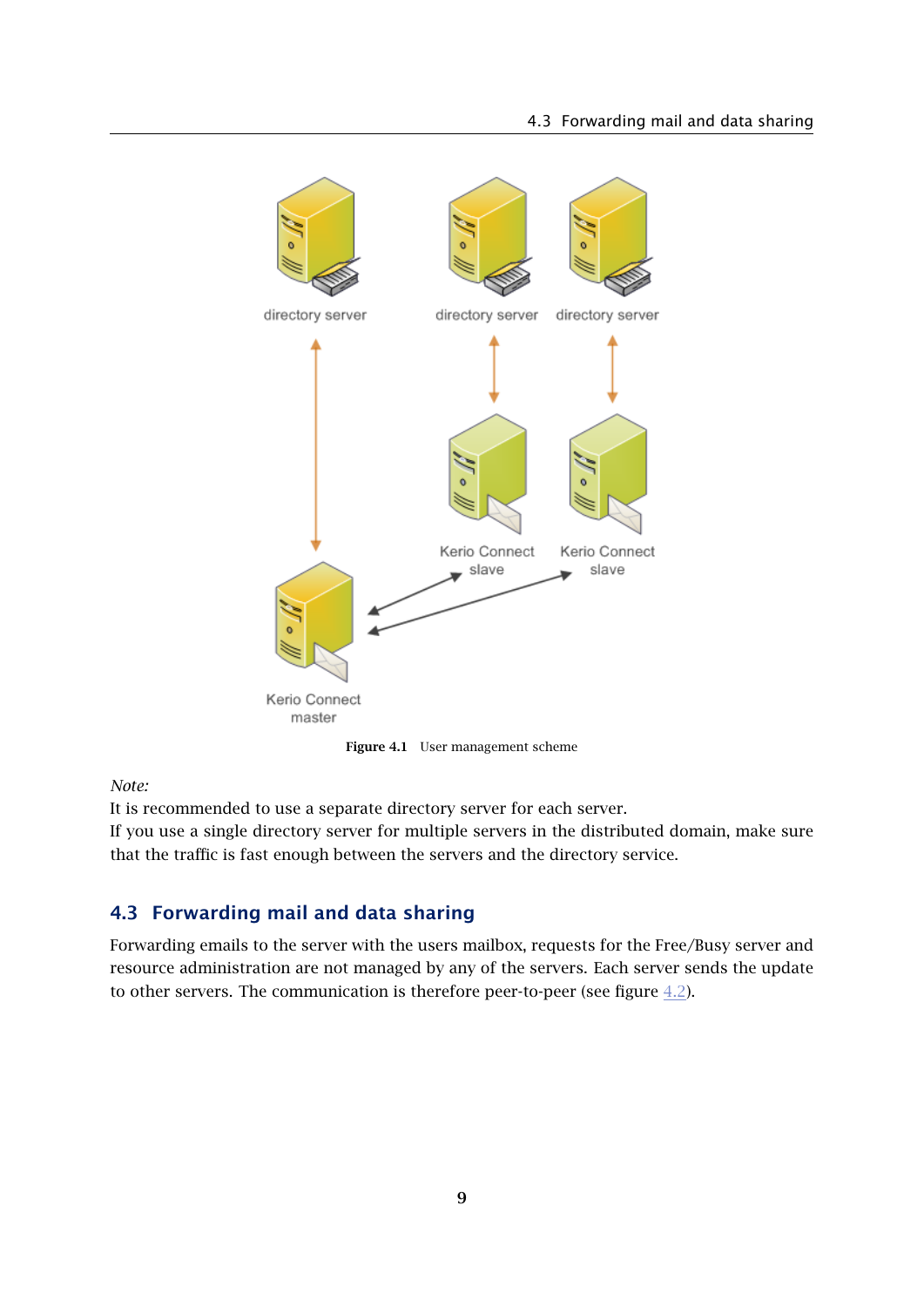<span id="page-9-0"></span>

Figure 4.2 Forwarding emails, Free/Busy information and resource planning scheme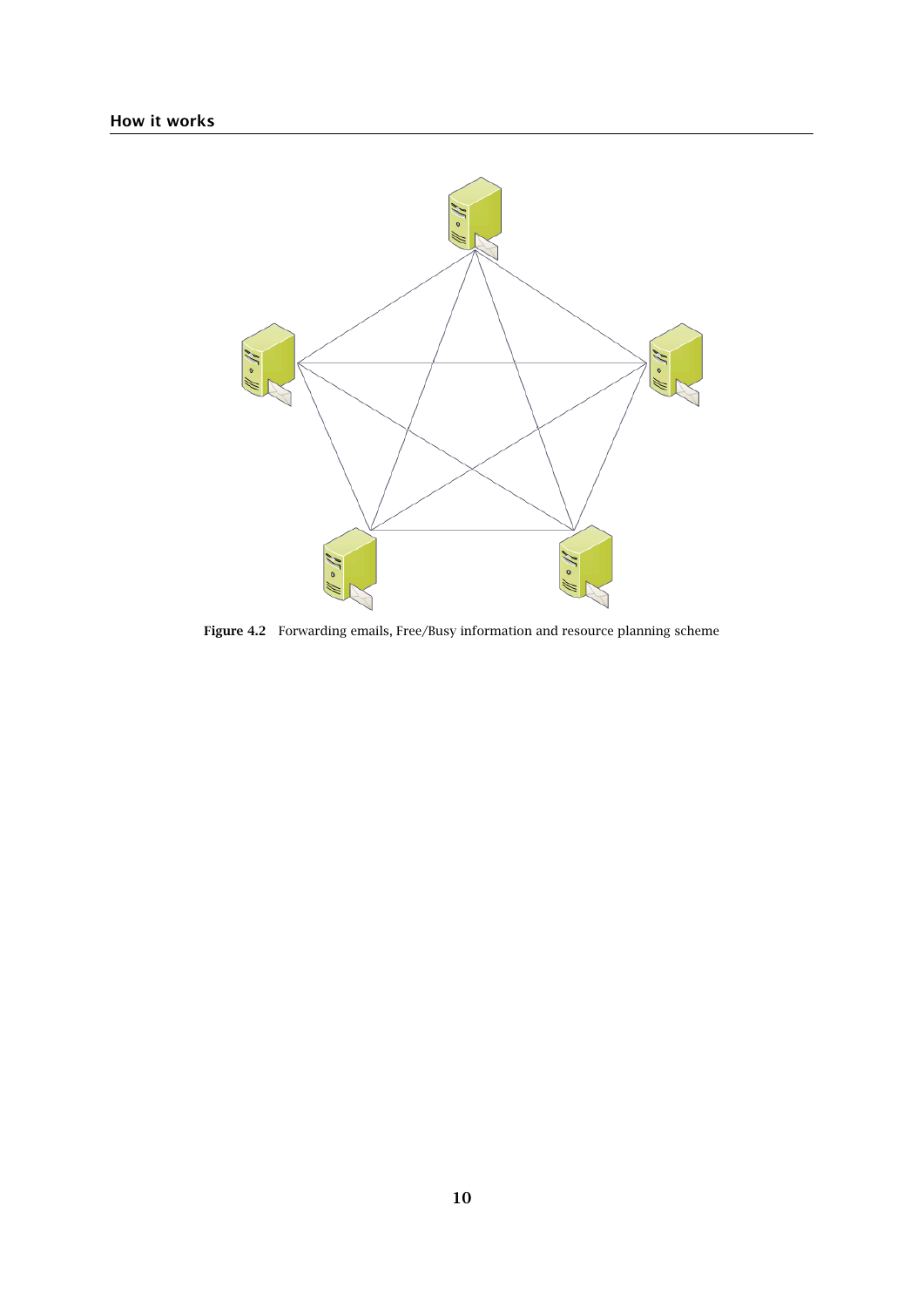# <span id="page-10-0"></span>Chapter 5 Distributed domain setting

You do not have to set any of the servers as master or slave. It will be done automatically by connecting the slave servers to their master. Decide which of the servers will be master (see section [4.2](#page-7-0)).

Generally, two scenarios may occur that will be described in the following chapters:

- You have just purchased *Kerio Connect* and want to install it at several offices which should be interconnected via the distributed domain.
- You have been using several *Kerio Connect* servers and now you want to interconnect them via the distributed domain.

## 5.1 Clean installation of the servers and their interconnection via the distributed domain

The scenario is as follows:

- Your company has just installed clean copies of Kerio Connect at the headquarters (*mail.company.com*) and two branch offices (*newyork.company.com* and *seattle.company.com*).
- You want to interconnect all the servers via an only distributed domain called *company.com*. Select the server at the headquarters as the master.

The easiest way to do that is to create a local domain *company.com* on the very master server and map users and groups to the domain from the directory service. Then add the distributed domain on the other servers — connection to the master server and the new domain at the branch office will be created within a single operation.

On the master server (at the headquarters with server *mail.company.com*), set the following parameters:

- 1. Under *Configuration* → *Domains*, add a new local domain called *company.com*.
- 2. Now map users from the directory service to this domain.

Other settings must be done on the other servers (slave servers):

- 1. In *Configuration*  $\rightarrow$  *Domains*, click on *Add*  $\rightarrow$  *Distributed Domain*. The first page of the wizard gets opened providing information on how to proceed: Click on *Next*.
- 2. Enter DNS name of the master server and username and password of a user with admin rights for the master server (see figure [5.1](#page-11-0)). Click on *Next*.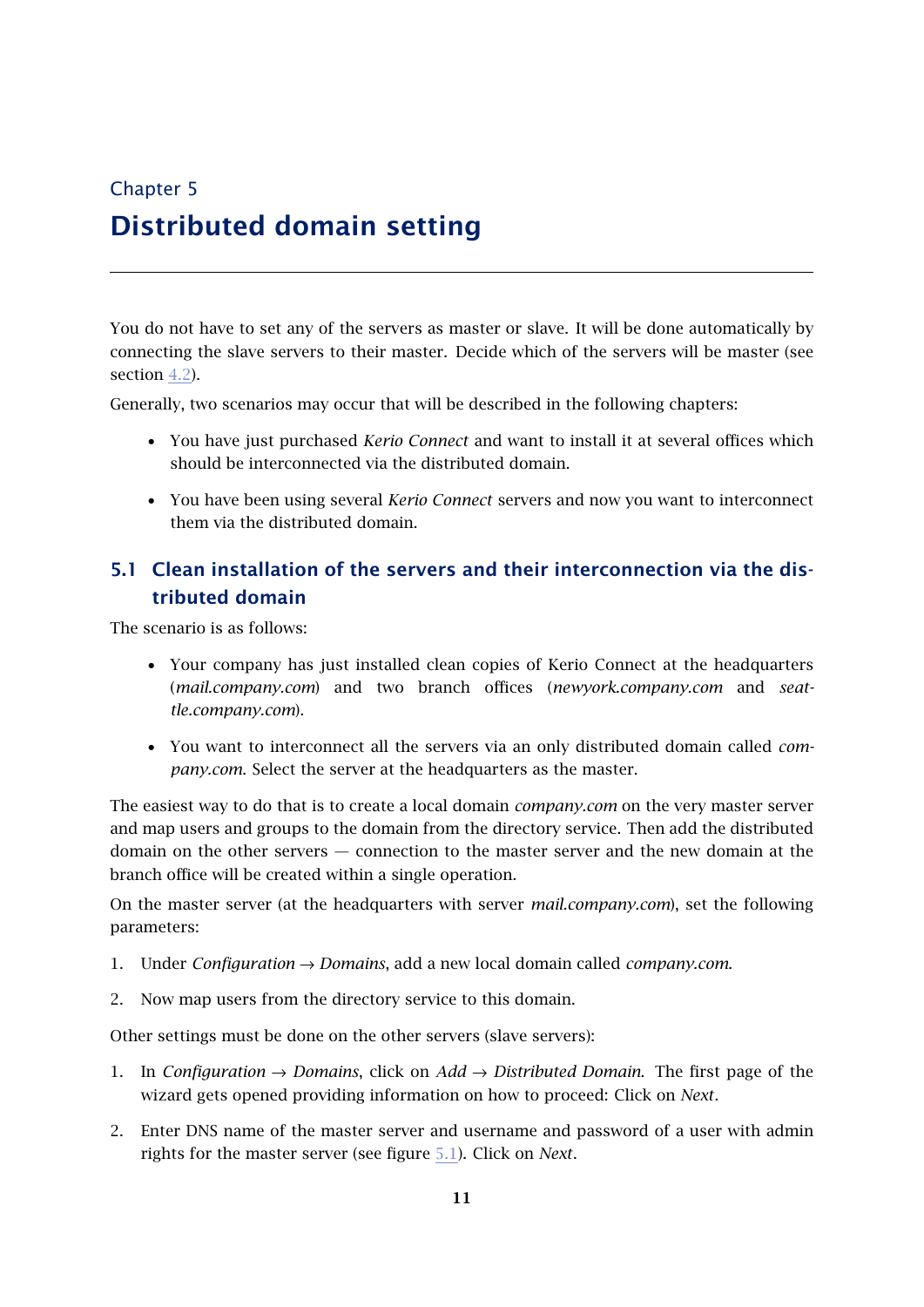#### <span id="page-11-0"></span>Distributed domain setting

| <b>Add Distributed Domain</b>                                                                                                                                                                                                                                 | <b>Add Distributed Domain</b>                                           |
|---------------------------------------------------------------------------------------------------------------------------------------------------------------------------------------------------------------------------------------------------------------|-------------------------------------------------------------------------|
| $?$ $\times$                                                                                                                                                                                                                                                  | ?  X                                                                    |
| Distributed domains allow mail delivery and free-busy                                                                                                                                                                                                         | Master server name:                                                     |
| across multiple Kerio Connect servers.                                                                                                                                                                                                                        | mail.company.com                                                        |
| Before you continue, you need to:<br>• Have a master server. If you don't have one yet, use<br>any Kerio Connect server.<br>• Have there the domain that you want to add. You can<br>rename an existing one. Domain must be mapped from<br>directory service. | Administrator username:<br>Administrator<br>Administrator password:<br> |
| More information                                                                                                                                                                                                                                              | $<$ Back                                                                |
| Cancel                                                                                                                                                                                                                                                        | Next >                                                                  |
| Next >                                                                                                                                                                                                                                                        | Cancel                                                                  |

Figure 5.1 Adding a distributed domain

3. Now select a domain to be added (*company.com*) and click on *Finish* to complete the process.

Copies of the *company.com* domain will be created on slave servers from the original on the master server (including configuration).

4. In the domain list under *Configuration* → *Domains*, a new column (*Distributed*) appears providing the information whether the domain is distributed or not.

If the distributed domain has been added correctly, the icon next to the distributed domain name in section *Configuration* → *Domains* is red (see figure 5.2).

| <b>Domains</b><br>Logout                                                                |                         |             |                |                     |  |  |
|-----------------------------------------------------------------------------------------|-------------------------|-------------|----------------|---------------------|--|--|
| Internet hostname: mail.company.com<br>(change)                                         |                         |             |                |                     |  |  |
| Name $\triangle$                                                                        | Description             | Distributed | <b>Aliases</b> | Forward to Host     |  |  |
| company.com (primary)<br>©                                                              |                         | Yes         | company.cz     | mail1.company.com   |  |  |
| @<br>othercompany.com                                                                   | Domain of other company | No          | product.com    |                     |  |  |
| somewhere.com<br>@                                                                      | Forward domain          | No          |                | smtp.fr.company.com |  |  |
|                                                                                         |                         |             |                |                     |  |  |
| Public Folders<br>Add<br>Distributed Domains<br>Edit<br>Set as Primary<br><b>Remove</b> |                         |             |                |                     |  |  |

Figure 5.2 List of domains with a distributed domain

*Note:*

Another method is to create a local domain (with an identical name and directory service) on all servers and then connect them to the master server.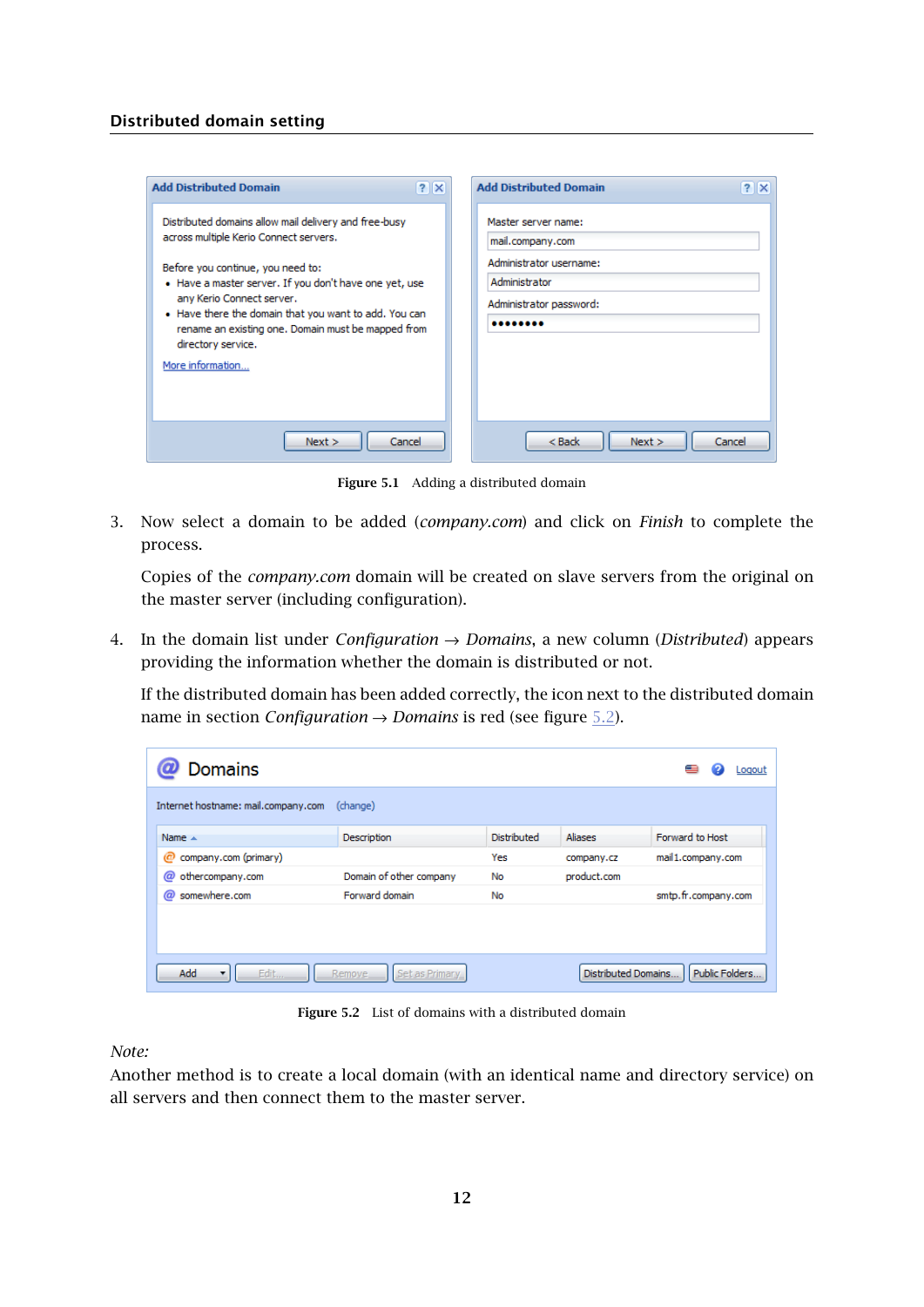#### <span id="page-12-0"></span>5.2 Interconnecting existing servers via distributed domain

The following scenario will be used as example:

- The company uses server *mail.company.com* with domain *company.com* at the headquarter and two branch offices with servers *newyork.company.com* (domain *newyork.company.com*) and *seattle.company.com* (domain *seattle.company.com*).
- All the servers are connected to the same LDAP server.
- You want to interconnect all the servers via an only distributed domain called *company.com*. Select the server at the headquarters as the master.

Since there are email domains that are supposed to be kept (so that it is not necessary to create new ones), it is necessary to rename these domains.

It is recommended to rename domains at the branch offices (i.e. *newyork.company.com* and *seattle.company.com* to *company.com*) and then connect servers at the offices to the master server at the headquarters (*mail.company.com*).

In the administration interface of servers *newyork.companyncom* and *seattle.company.com*, set the following parameters:

- 1. Rename domain *newyork.company.com* (and *seattle.company.com*) to *company.com*.
- 2. After server restart, go to *Configuration* → *Domains*.
- 3. Click on *Distributed domains* the wizard's first page providing information on how to proceed: Click on *Next*.
- 4. Enter DNS name of the master server and username and password of a user with admin rights for the master server (see figure 5.3) and click on *Connect*.

| <b>Distributed Domains</b>                                                                                                                | <b>Distributed Domains</b><br> ? X       | $?$ $\times$ |
|-------------------------------------------------------------------------------------------------------------------------------------------|------------------------------------------|--------------|
| Distributed domains allow mail delivery and free-busy<br>across multiple Kerio Connect servers.                                           | Master server name:<br>mail.company.com  |              |
| To distribute a domain:<br>• Use this wizard to connect to master server. If you                                                          | Administrator username:<br>Administrator |              |
| don't have one yet, use any Kerio Connect server.<br>• Use the same settings for the domain name and<br>directory service on each server. | Administrator password:<br>              |              |
| More information                                                                                                                          |                                          |              |
|                                                                                                                                           |                                          |              |
| Cancel<br>Next >                                                                                                                          | $Back$<br>Connect                        | Cancel       |

Figure 5.3 Connection to distributed domain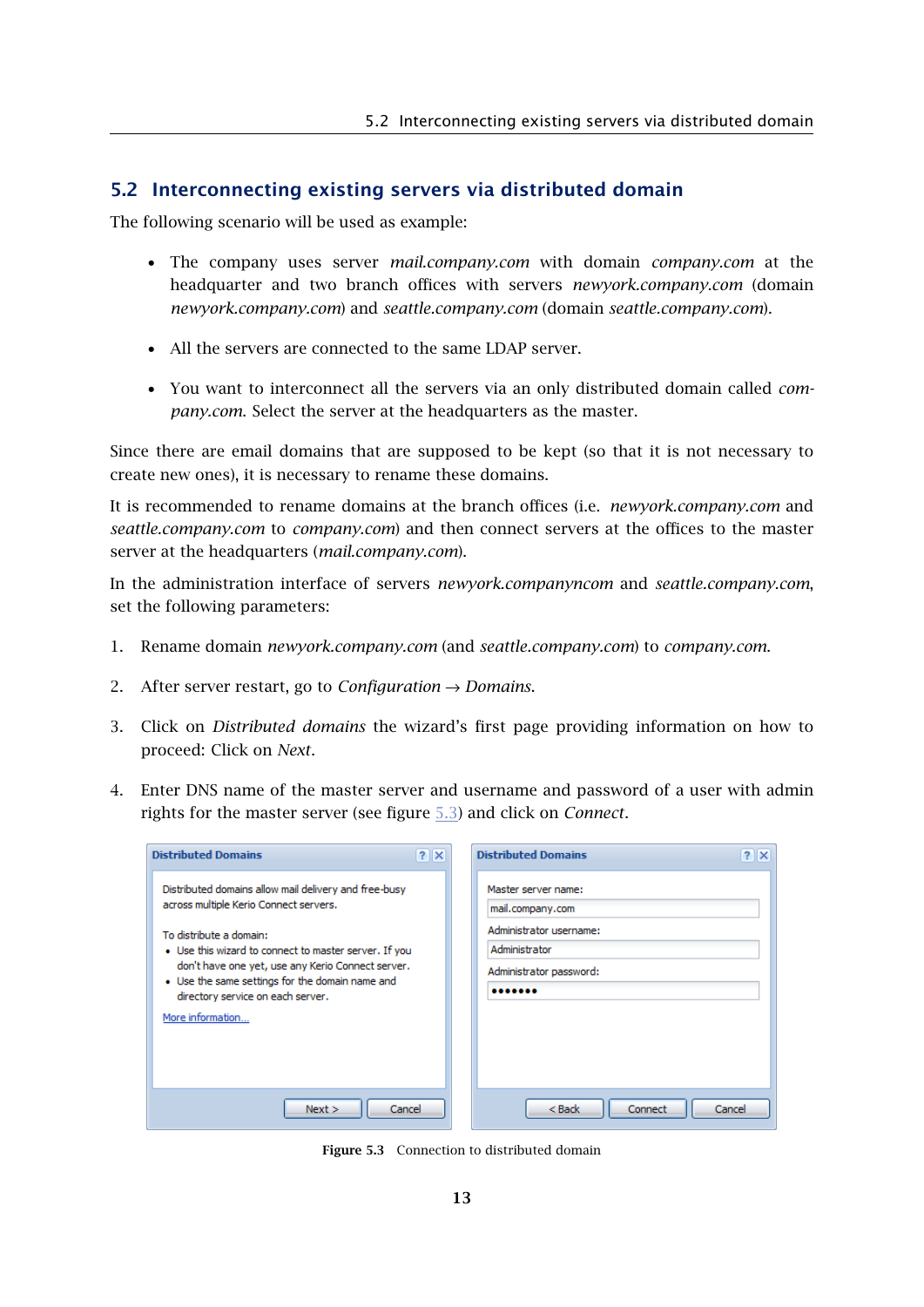#### Distributed domain setting

5. The server will connect to the distributed domain.

In the domain list under *Configuration* → *Domains*, a new column (*Distributed*) appears providing the information whether the domain is distributed or not.

If the confuguration is correct, the icon next to the distributed domain name in *Configuration*  $\rightarrow$  *Domains* will get red on all the servers (see figure  $5.2$ ).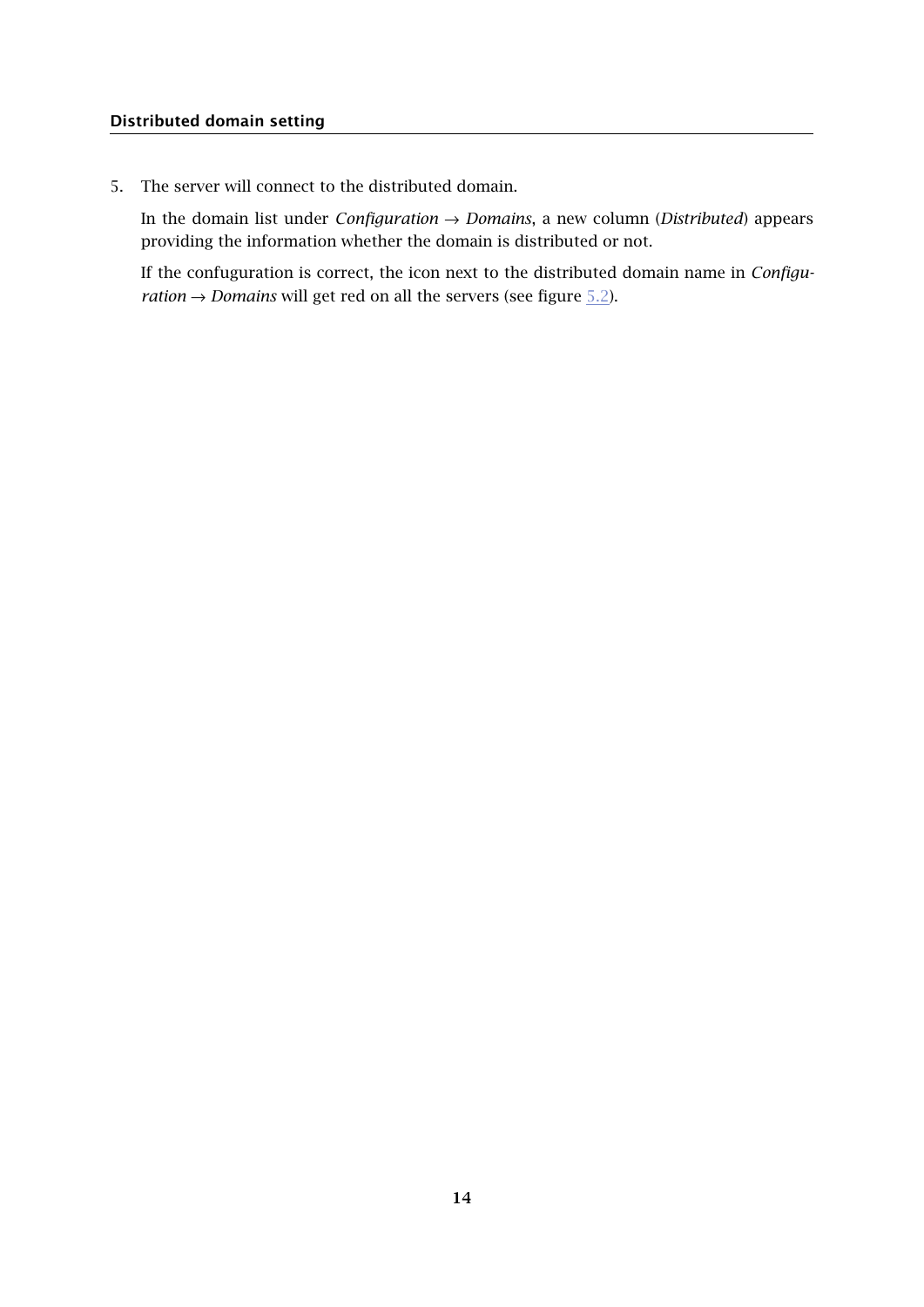# <span id="page-14-0"></span>Chapter 6 Renaming distributed domains

If you wish to rename the distributed domain, follow these instructions:

- 1. Disconnect all servers from the distributed domain (see chapter  $\mathbb{Z}$ ).
- 2. On each server, rename the domain to your desired name.
- 3. Connect all servers to the distributed domain again (see chapter [5.2](#page-12-0)).

#### *Warning:*

Do not forget to first restart the server after you rename the domains and then reconnect them to the distributed domain.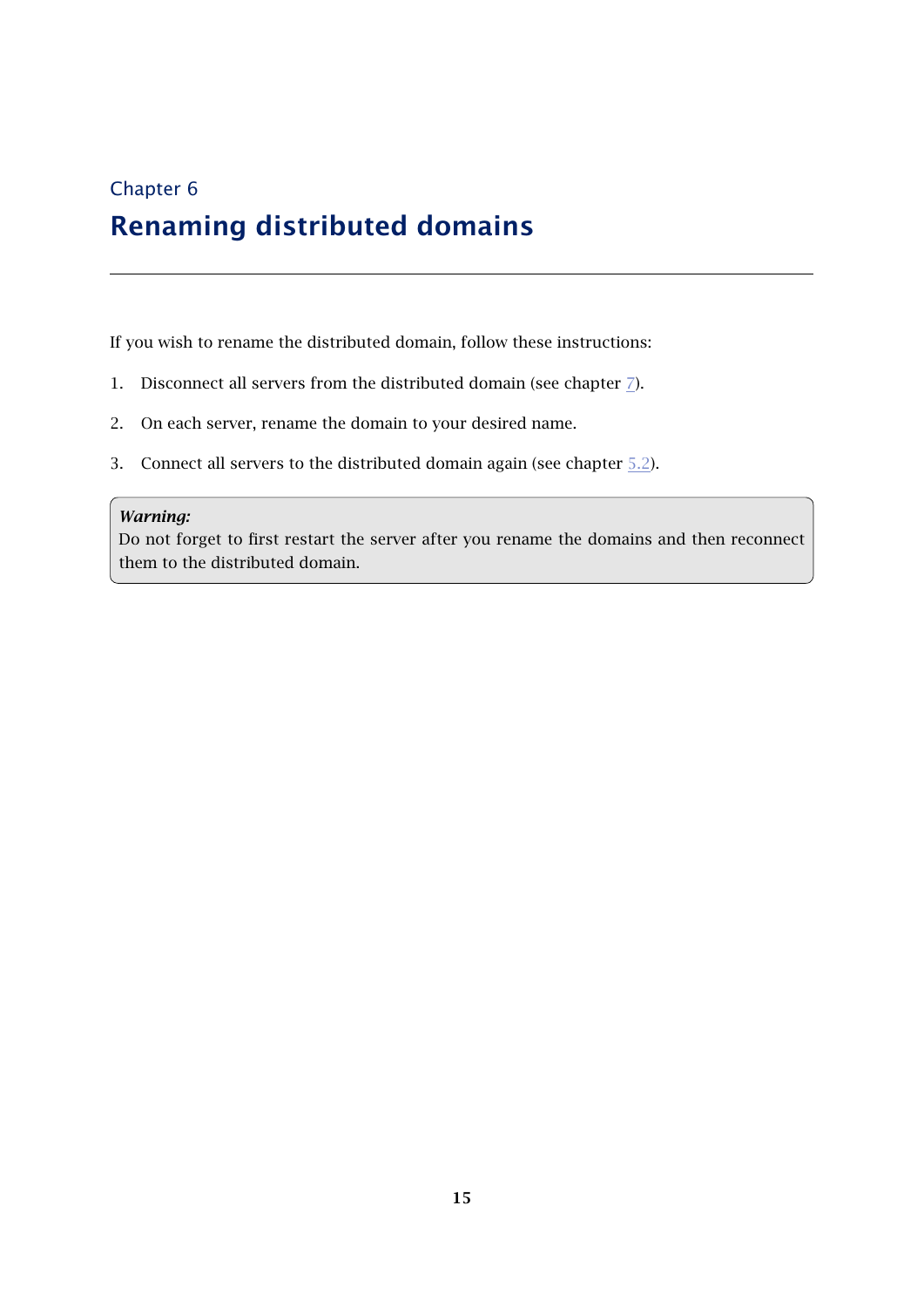## <span id="page-15-0"></span>Chapter 7

# Disconnecting server from distributed domain

To disconnect a server from the distributed domain, use the *Distributed domains* button in section *Configuration* → *Domains*. Only slave servers can be removed. Once the last slave server is disconnected, the distributed domain is removed automatically.

In *Configuration* → *Domains*, click on the button to open the *Distributed Domains* dialog and click on the *Disconnect this server from master* (see figure 7.1).

| Server                             | <b>Status</b> |  |
|------------------------------------|---------------|--|
| mail.company.com (master)          | Available     |  |
| newyork.company.com                | This server   |  |
| seattle.company.com                | Available     |  |
|                                    |               |  |
| Disconnect this server from master |               |  |

Figure 7.1 Disconnection from the master server

#### *Warning:*

The domain can be disconnected only through its own administration interface. If you are connected to a different server, click on its name in *Configuration* → *Domains* → *Distributed Domains*. A Kerio Connect Administration login page for this domain will open in your browser.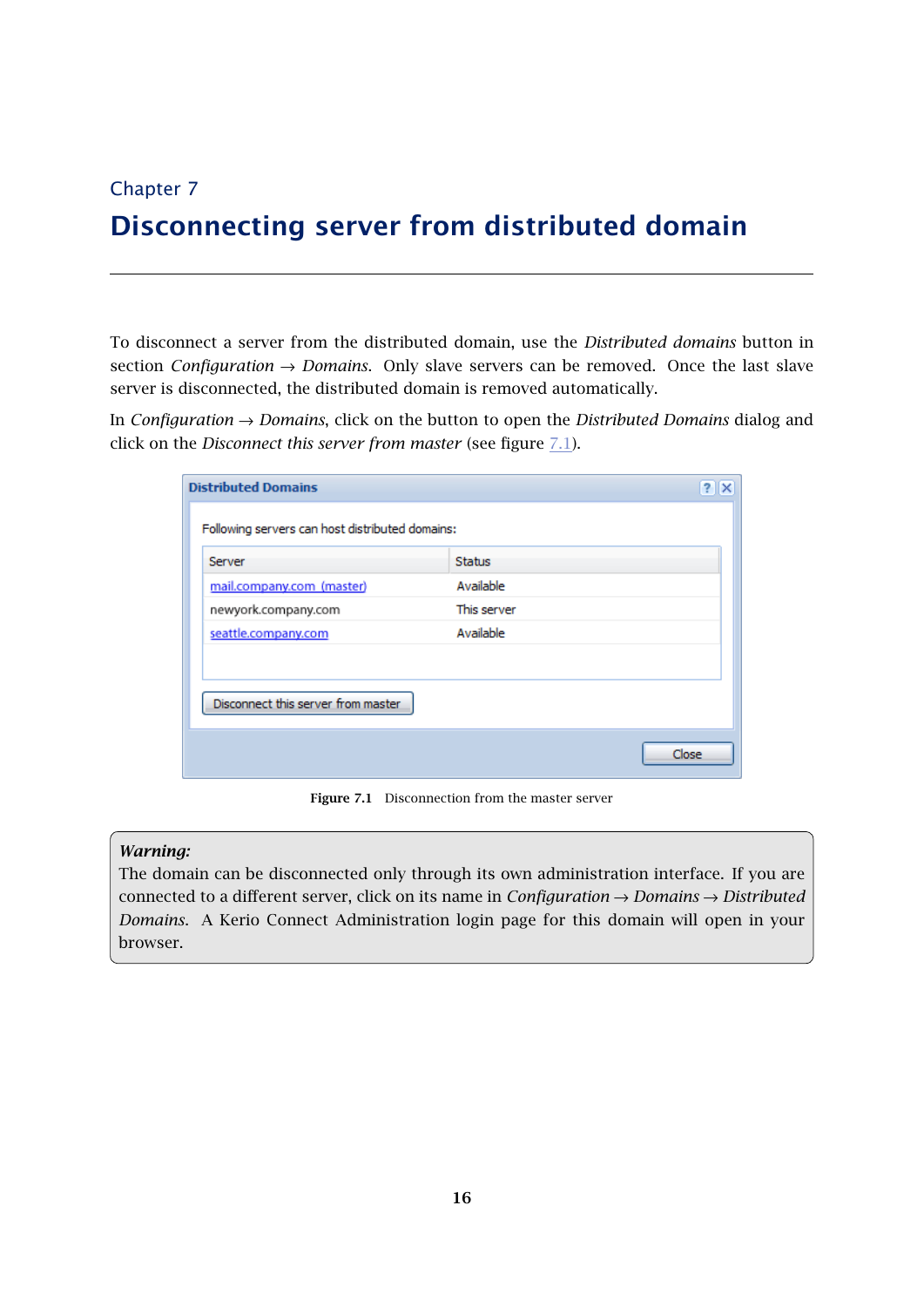# <span id="page-16-0"></span>Chapter 8 User accounts in distributed domains

If you use the distributed domain, you administer all users in a directory service. To add a new account to the distributed domain, it is necessary to map it from a directory service. To remove a user from the distributed domain, follow the standard procedure.

You can still add local users to any of the servers. However, they will not belong to the distributed domain and no chages in these accounts will be revealed in the directory service. Local users will be able to use resource planning,Free/Busy server and such but only with accounts of the same server. Users from other servers will not "see" them.

For administration of domain aliases, mailing lists and resources, please use always the administration interface on the home server.

#### *Warning:*

Even though you can keep creating and administrating local items in distributed domain, it is strongly recommended not to do that. However, it can be beneficial to have one local administration account to which it will be possible to connect in case that for example a directory service server is not available.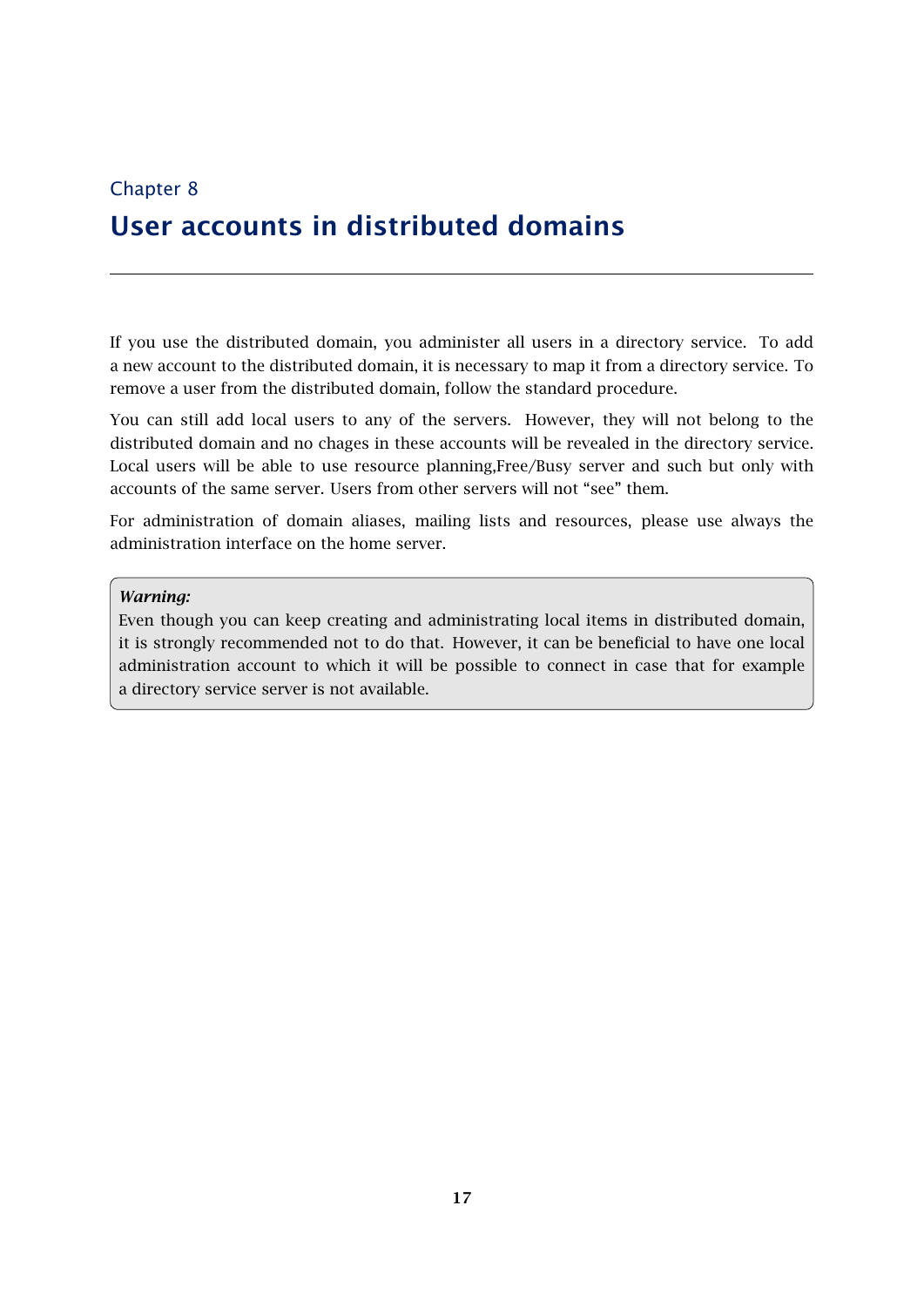## <span id="page-17-0"></span>Chapter 9

# Administration of distributed domains

Administration roles in distributed domain are as follows:

## *Kerio Connect administrator*

User with rights set as *Whole server read/write*.

- This user can connect servers to and disconnect them from the distributed domain.
- The user can also view, edit and migrate users mapped from the directory service on all the servers in the distributed domain.

#### *Administrator of their domain*

Users with rights set as *<your.domain> accounts*:

• The user can also view, edit and migrate users mapped from the directory service on all the servers in the distributed domain.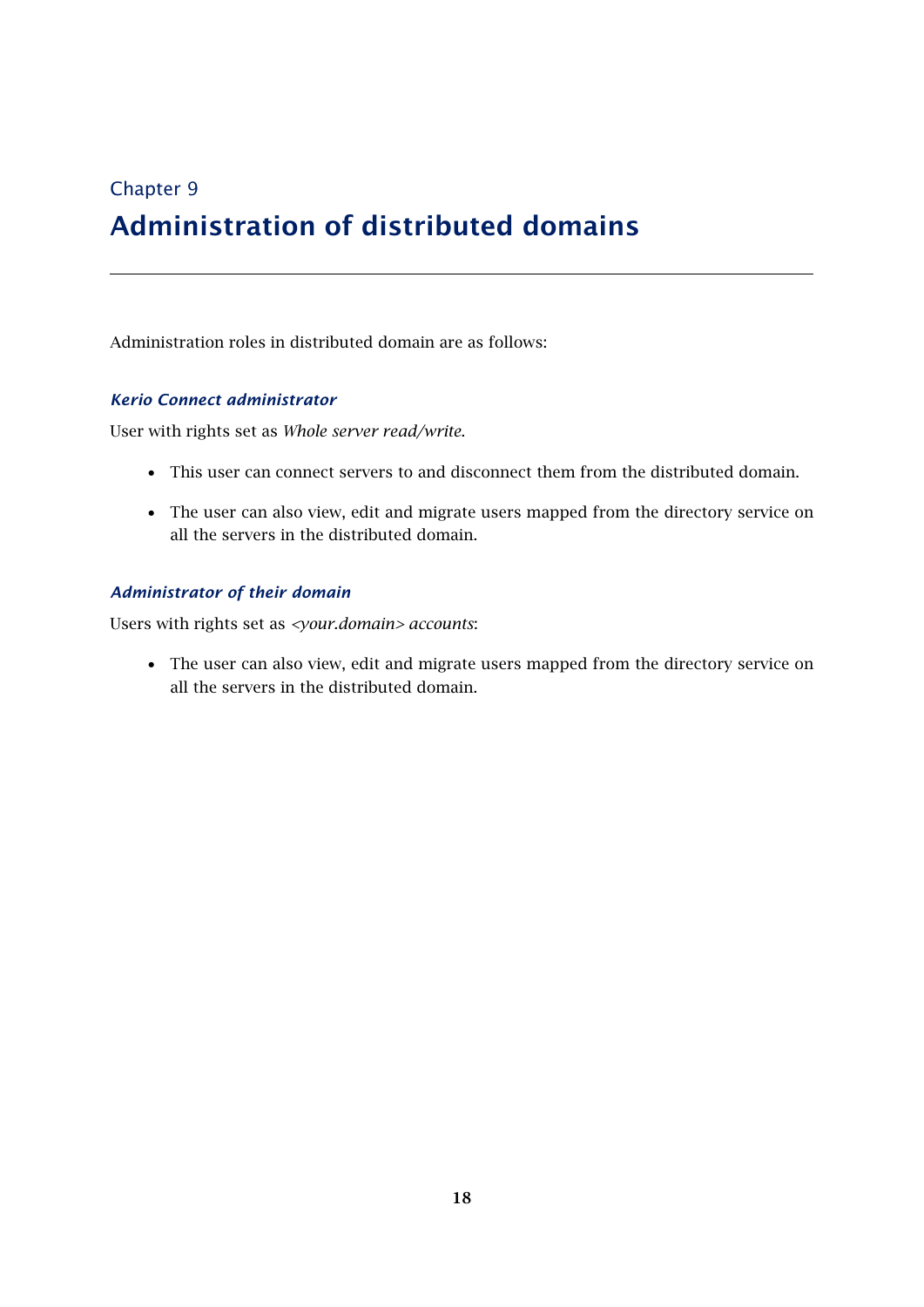## <span id="page-18-0"></span>Chapter 10

## Migration of user mailboxes in distributed domains

Kerio Connect allows you to move a mailbox physically from one server in distributed domain to another one (this option is useful when an employee is moving to a different company branch).

#### *Warning:*

Before migration, it is not necessary to shut servers down. However, it is recommended to make a full back-up of the data store.

## 10.1 Recommendations

- We advise to perform the migration at night or at the weekend, because it may be very time-consuming (depending on the number of user accounts and message store size).
- The user login will not be possible during the account migration. Messages which are delivered during the migration will remain in the queue and will be delivered to the new server after the migration.

## 10.2 Settings

Perform migration on the server to which you want to move the user accounts. Log in the Kerio Connect Administration interface as an administrator.

- 1. Under *Accounts* → *Users*, select one or more users to migrate (migratable accounts have the *Migrate Here* button active).
- 2. Clicking on *Migrate Here* starts migrating mailboxes to the target server. Mailboxes will be moved one by one.

The *Home server* column shows migration status of the accounts (see figure [10.1](#page-19-0)):

Migration can be cancelled by the *Cancel migration* button, if necessary. All temporary files will be removed and the mailbox will stay unchanged on the original server.

After the migration of each account, the administrator gets a message with information about:

- migration result (Completed successfully, Error, Canceled),
- time of the migration,
- size of the migrated mailbox.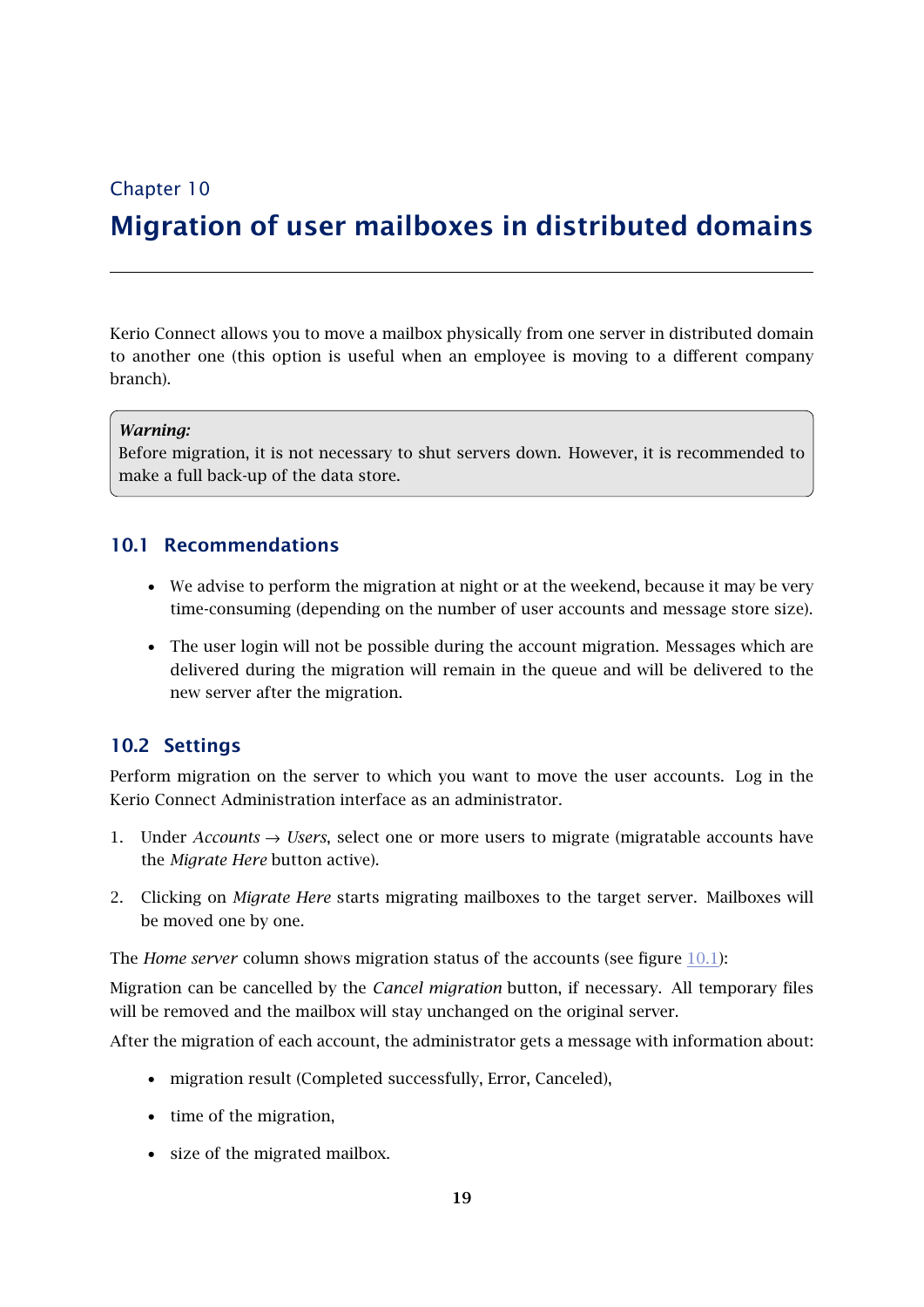<span id="page-19-0"></span>Migration of user mailboxes in distributed domains

| Users                       |                                   |  |                                  |                     | Logout             |        |  |
|-----------------------------|-----------------------------------|--|----------------------------------|---------------------|--------------------|--------|--|
| Domain:<br>company.com<br>ര | ×                                 |  | Show only users from this server | Search:             |                    |        |  |
| Username $\triangle$        | <b>Full Name</b>                  |  | <b>Home Server</b>               |                     | <b>Description</b> |        |  |
| <b>Admin</b>                | Administrator<br>mail.company.com |  |                                  |                     |                    |        |  |
| dpeterson                   | Diane Peterson                    |  |                                  | seattle.company.com |                    |        |  |
| spostman                    | Sam Postman                       |  |                                  | newyork.company.com |                    |        |  |
| jwayne                      | John Wayne                        |  | seattle.company.com              |                     |                    |        |  |
| $\frac{1}{2}$ jsmith        | John Smith                        |  | Migrate Here                     | .com                |                    |        |  |
|                             |                                   |  | <b>Recover Deleted Items</b>     |                     |                    |        |  |
|                             |                                   |  | User Statistics                  |                     |                    |        |  |
| Migration finished.         |                                   |  | Mobile Devices                   |                     |                    |        |  |
| Add<br>Edit<br>Remove       |                                   |  | More Actions v                   |                     | <b>Status</b>      | Import |  |

Figure 10.1 User migration

If the migration is successful, perform a new full backup (especially when diferential backup is set).

To see which users (either local of from a directory service) have their account physically on the current server, check *Show only users from this server* on the right side of the distributed domain in the upper section of *Accounts* → *Users*.

#### *Warning:*

If the migrated user shares any folders with local users (users that are not members of the distributed domain), they will not be able to "see" from the new server.